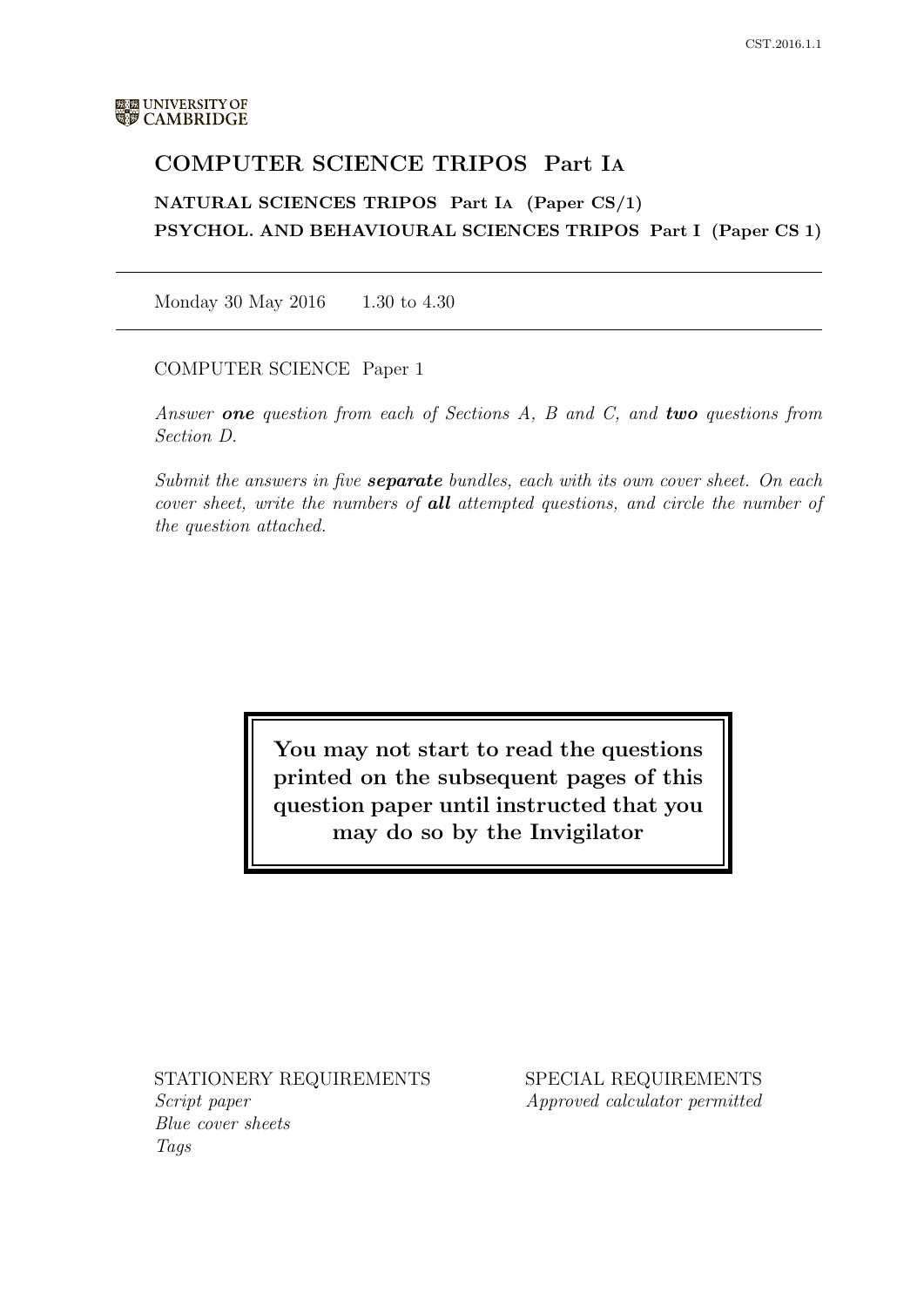# SECTION A

#### 1 Foundations of Computer Science

- (a) Write brief notes on functions as values and results in ML, illustrated with the help of the functionals map and exists. What functions can we obtain from these via currying? [6 marks]
- $(b)$  Consider the function zarg defined below:

fun zarg  $f([], e) = e$ | zarg f  $(x::xs, e) = f(x, zarg f (xs, e));$ 

Show that with the help of this function, it is possible to write an expression for the sum of a given list of integers. Then describe what zarg does in general.

[4 marks]

(c) A polymorphic type of branching trees can be declared as follows. Note that the children of a branch node are given as a *list* of trees, and that only the leaf nodes carry labels.

> datatype 'a vtree = Lf of 'a | Br of ('a vtree) list;

- $(i)$  Write a function flat t that converts a given tree t of this type to a list of the labels (without eliminating duplicates). Your function should run in linear time in the size of the tree. [4 marks]
- (ii) Write a function count  $x \text{ t}$  that counts the number of times that x occurs as a label in t, but without first converting t to a list. Note: Minimal credit will be given for solutions that use flat. [5 marks]
- $(iii)$  What is the type of count?  $[1 \text{ mark}]$

All ML code must be explained clearly and should be free of needless complexity.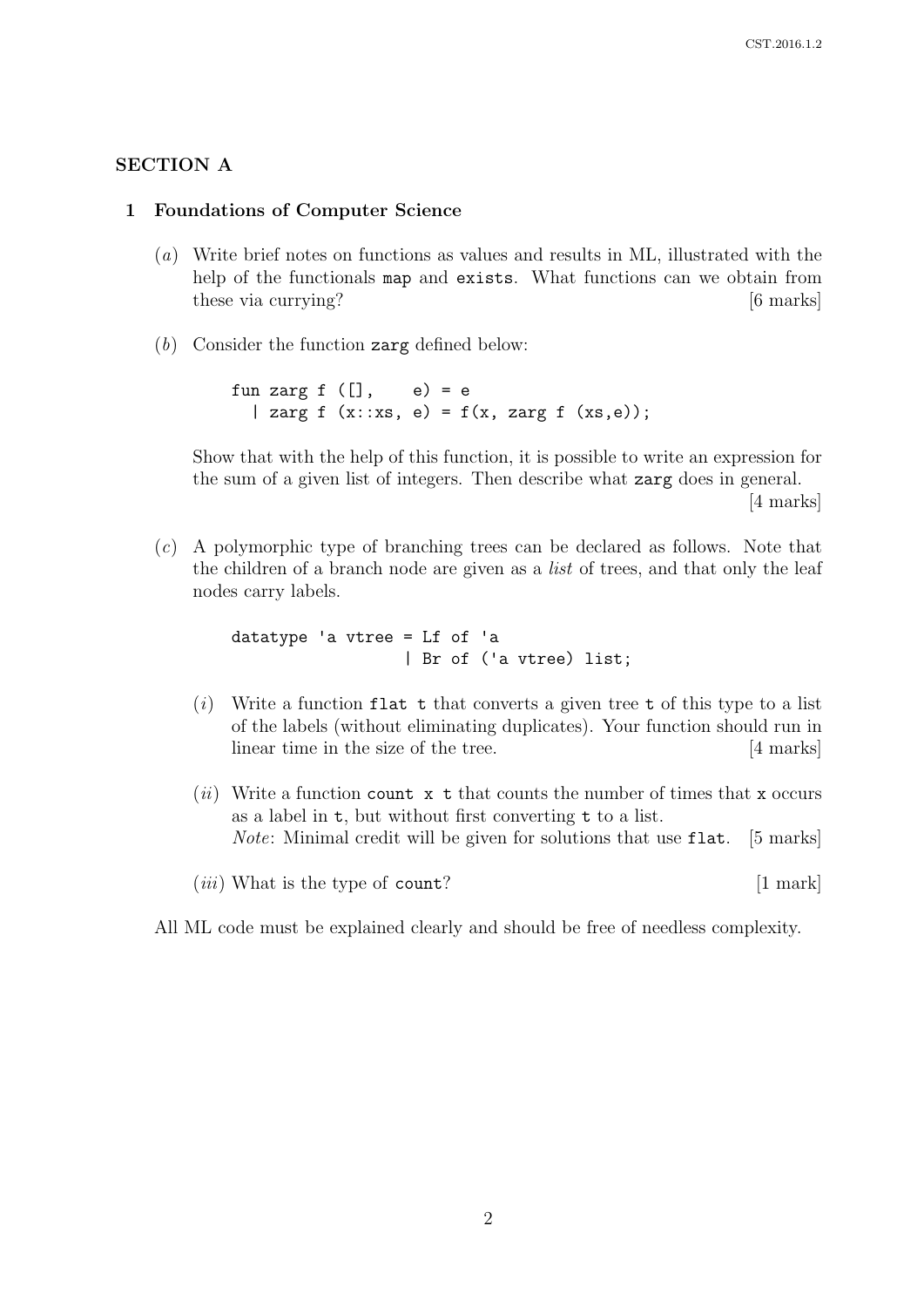# 2 Foundations of Computer Science

- (a) A prime number sieve is an algorithm for finding all prime numbers up to a given limit  $n$ . The algorithm maintains a list, which initially holds the integers from 2 to n. The following step is then repeated: remove the head of this list, which will be a prime number, and remove all its multiples from the list. Write code for the algorithm above as an ML function of type int -> int list. [4 marks]
- (b) Consider the problem of eliminating all duplicates from a list of strings. Write code for a function of type string list -> string list such that the output contains the same elements as the input, possibly reordered, but where every element occurs exactly once. The worst-case performance must be better than quadratic in the length of the list. [6 marks]
- (c) Consider the task of determining whether a given word (a string) can be expressed by joining together various chunks (non-empty strings). If the chunks are abra, cad and hal, then the word abracadabra can be expressed as  $abra|cad|abra$ . Note that if the available chunks are ab, bra, cad and abra, then the first two are no good for expressing abracadabra, and yet a solution can be found using cad and abra. The chunks can be used any number of times and in any order.

Write code for a function that takes a list of chunks along with a word, and returns a list of chunks that yield the word when concatenated. For the examples above, the result should be ["abra", "cad", "abra"]. Exception Fail should be raised if no solution exists. [10 marks]

Note: You are given a function delPrefix for removing an initial part of a string. For example, delPrefix ("abra", "abracadabra") returns "cadabra", but delPrefix ("bra", "abracadabra") raises exception Fail.

All ML code must be explained clearly and should be free of needless complexity. Well-known utility functions may be assumed to be available.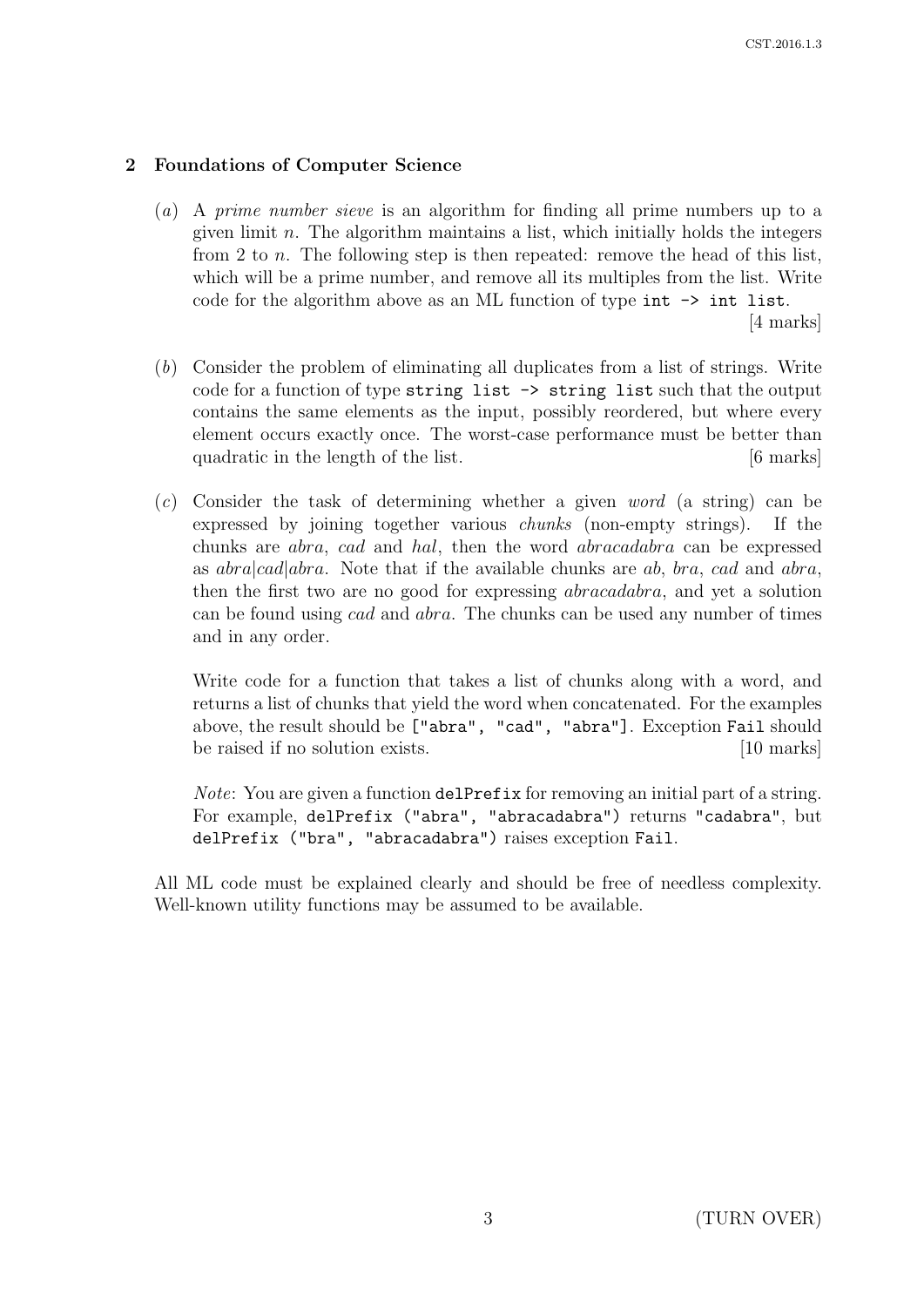#### SECTION B

#### 3 Object-Oriented Programming

Java generics allows an ArrayList object to be constrained to use a single specific type (e.g. ArrayList<Integer>). However, some applications require the ability to store objects of multiple unrelated types. In this question the aim is to store Integer objects alongside LinkedList<Integer> objects.

- (a) One solution is to use  $ArrayList  $Object$ , since all Java objects extend Object.$ Explain why this is bad practice. [2 marks]
- (b) Seeking to provide a solution that allows an arbitrary set of constrained types, a programmer writes an abstract ConstrainedArray base class. To use it, the class is extended and a specialised void add(...) method should be provided for each acceptable type.

```
public abstract class ConstrainedArray {
 protected ArrayList<Object> mArray =
   new ArrayList<Object>();
 public Object get(int idx) {return mArray.get(idx);}
 public int size() { return mArray.size(); }
}
```
- $(i)$  Show how to create a class IntListArray that extends this base class and accepts only Integer or LinkedList<Integer> objects. Where appropriate, objects should be copied on insertion. [4 marks]
- (ii) Describe a sequence of events that would allow external modification of an object stored within an IntListArray, despite correct copying on insertion. How could this be addressed in IntListArray? [3 marks]
- (*iii*) By adding protected void add(Object o)  $\{$ mArray.add(o);  $\}$  to the ConstrainedArray class, the mArray field can be made private. Show how this would affect your IntListArray class and discuss the advantages of the change from protected to private. [5 marks]
- $(c)$  The solutions in parts (a) and (b) both involve a get() method returning an Object reference.
	- $(i)$  Explain why this is bad practice.  $[1 \text{ mark}]$
	- $(ii)$  Propose an alternative solution for a constrained array of Integer or LinkedList<Integer> objects (only) that addresses this issue. [5 marks]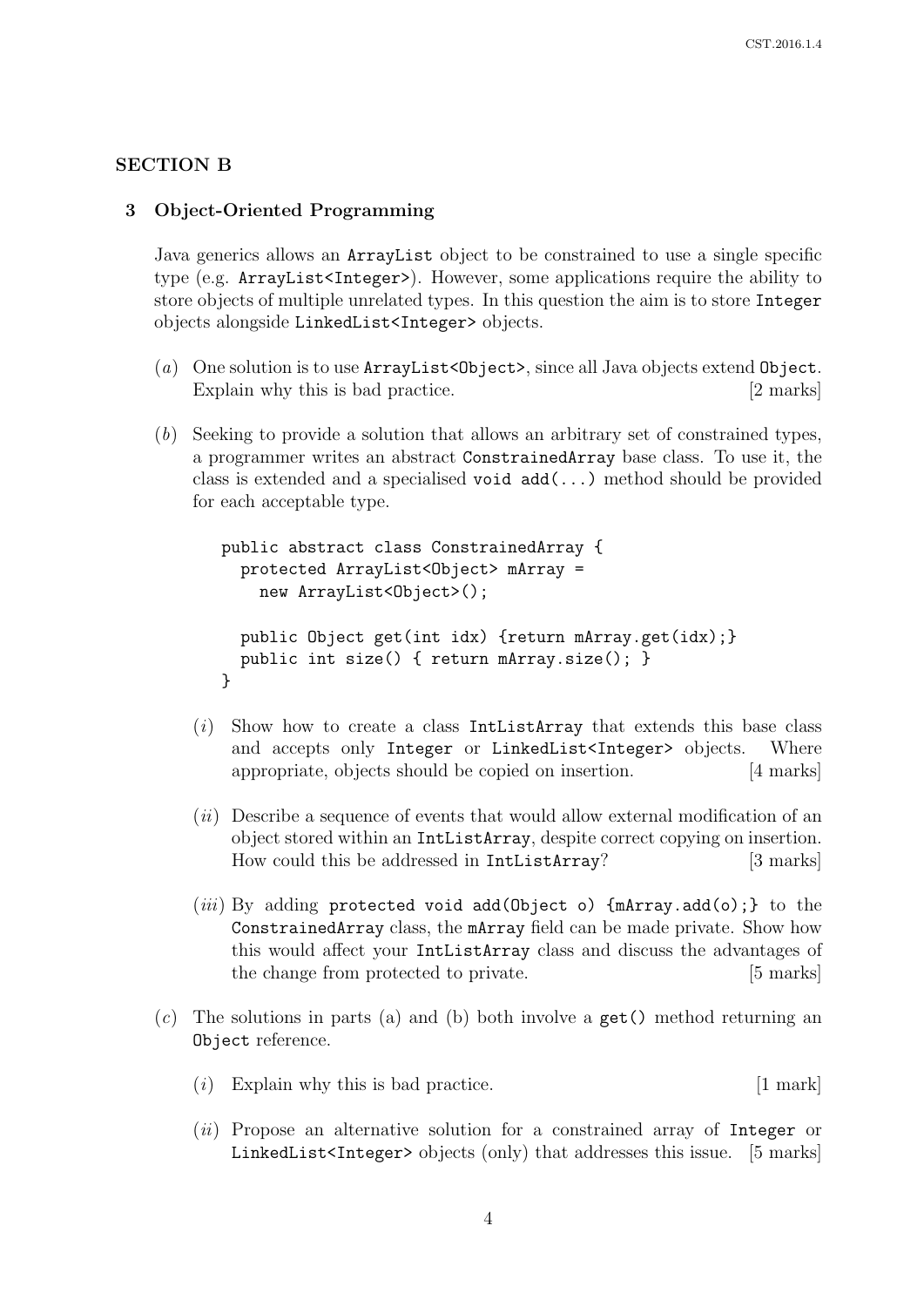# 4 Object-Oriented Programming

- (a) Using example Java code, distinguish between overloading, overriding and shadowing when applied to Java methods. [6 marks]
- (b) For each of the numbered lines of code below, state whether it will compile. If it does, state and explain the output it gives when run. If it does not, explain why not. [10 marks]

```
public static class A {
       public void print() {System.out.println("A");}
       public void printObject(A a) {System.out.println("A");}
       public static void printAll(List<A> list) {
           for (A a : list) a.print();
       }
   }
   public static class B extends A {
       public void print() {System.out.println("B");}
       public void printObject(B b) {System.out.println("B");}
       public static void main(String[] args) {
           A a = new A();
           B b = new B();
           LinkedList<A> alist = new LinkedList<A>();
           alist.add(a);
           alist.add(b);
           LinkedList<B> blist = new LinkedList<B>();
           blist.add(b);
1 ((B)a).print();
2 ((A)b).print();
3 A.printAll(alist);
4 b.printAll(blist);
5 a.printObject(b);
6 b.printObject((B)a);
7 b.printObject((A)b);
       }
   }
```
(c) All methods in Java are dynamic polymorphic as a design choice. Discuss the advantages and disadvantages of making dynamic polymorphism optional for Java methods. [4 marks]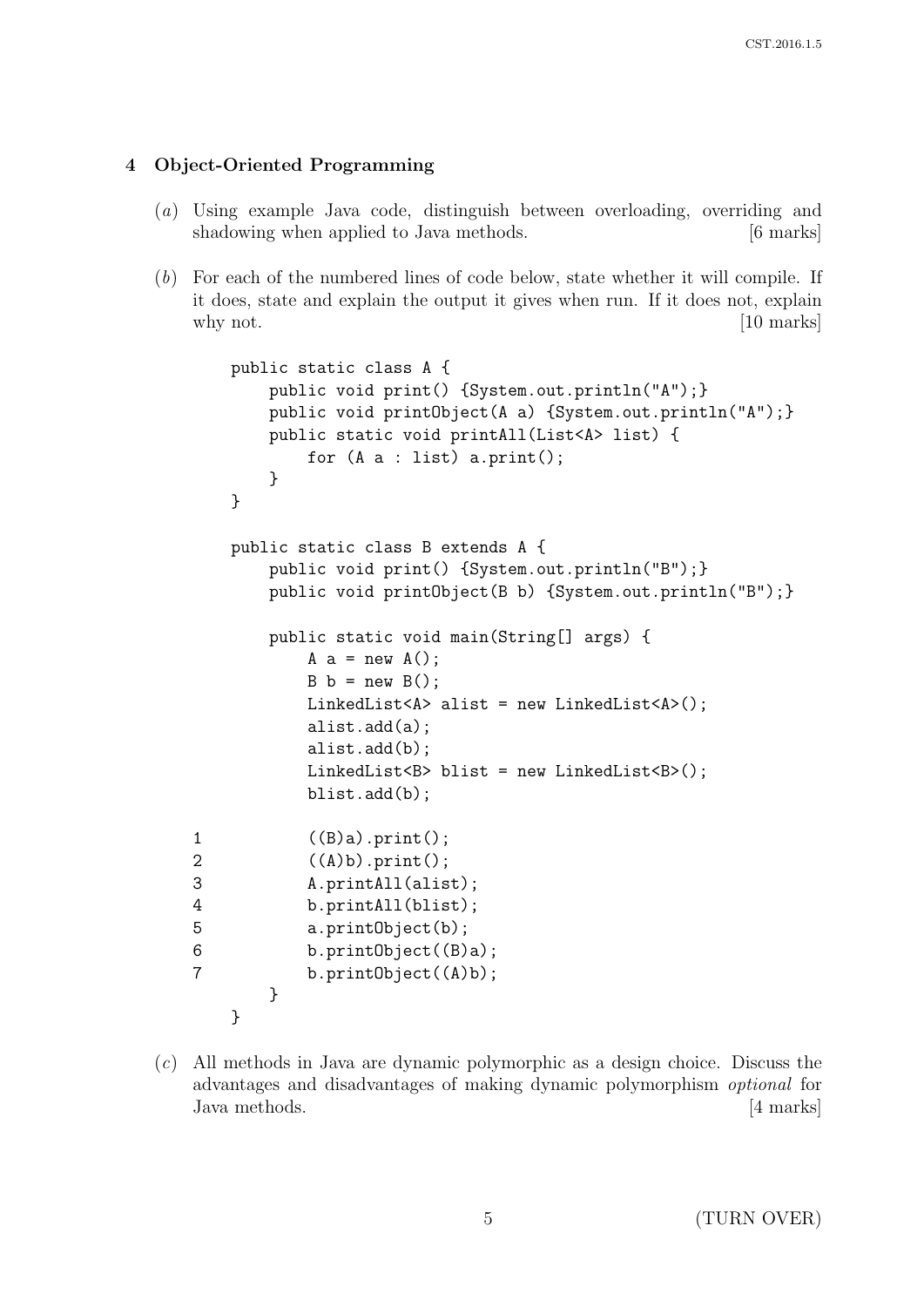# SECTION C

#### 5 Numerical Methods

- (a) Consider integer division of one two's-complement binary number by another. Programming languages may vary in the result when one argument is negative. What differing conventions might they be following? [2 marks]
- (b) Describe carefully, or give pseudocode for, the standard binary integer longdivision procedure. What common fault must it guard against? [6 marks]
- (c) Describe the iteration technique known as successive approximation by bisection. What does it have in common with standard long division? [3 marks]
- (d) Describe carefully, or give code changes to, the standard long division algorithm from part  $(b)$  so that it computes two bits of result per iteration. [3 marks]
- (e) Single-precision floating-point representation uses a sign bit, eight bits of exponent, a hidden bit and 23 bits of stored mantissa. Using a consistent encoding, similar or identical to the IEEE standard, give hexadecimal representations of the following four numbers: 1.0, 0.125, 4096.0 and  $-0.0$ . [4 marks]
- $(f)$  Consider different versions of an optimising compiler, each of which uses IEEE standard representation for all variables. Give two reasons why they might compile a floating-point program into code that, when run, produces differing results.  $[2 \text{ marks}]$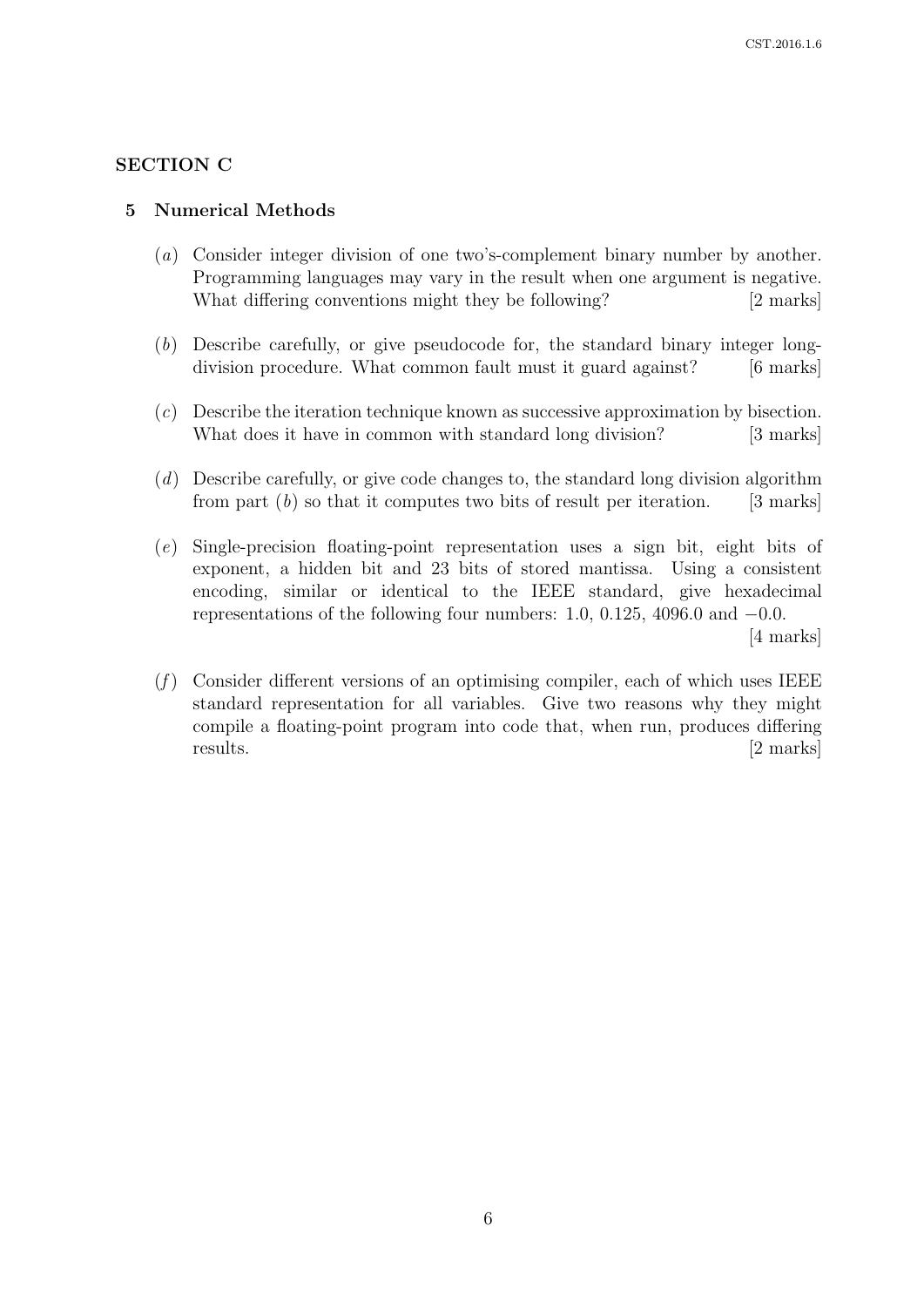# 6 Numerical Methods

A picnicker brings hot black coffee and cold milk in two identical insulated flasks and then mixes them for his drink. His friend claims that the drink would have ended up the same temperature if he had mixed the two at home and brought one flask.

Note: The temperature of an object is the heat energy within it divided by its heat capacity. The rate of heat energy flow from a hotter to a cooler object is their temperature difference divided by their insulation resistance. When two fluids are mixed the resultant temperature is the sum of their initial temperatures weighted by their proportions.

- (a) Give a suitable state vector for a simple, finite-difference, time domain simulation of the drink system. [3 marks]
- (b) List the initial values and any other parameters that are needed for the simulation. Sketch pseudocode for each of the two scenarios. Assume constant ambient temperature and state any further assumptions. [7 marks]
- (c) How would you select a fixed time step for these two simulations or should the time steps be adaptive? What accuracy might you expect to achieve? Is the choice of time step likely to affect whether the friend is proved right or wrong? [3 marks]
- (d) Suppose the two-flask simulation were phrased in flow-matrix form. What determines how many rows the matrix would have? Is this a sensible approach to modelling the system? [4 marks]
- (e) Why is backwards stability normally a useful property of numerical methods? Does that notion apply to this simulation? [3 marks]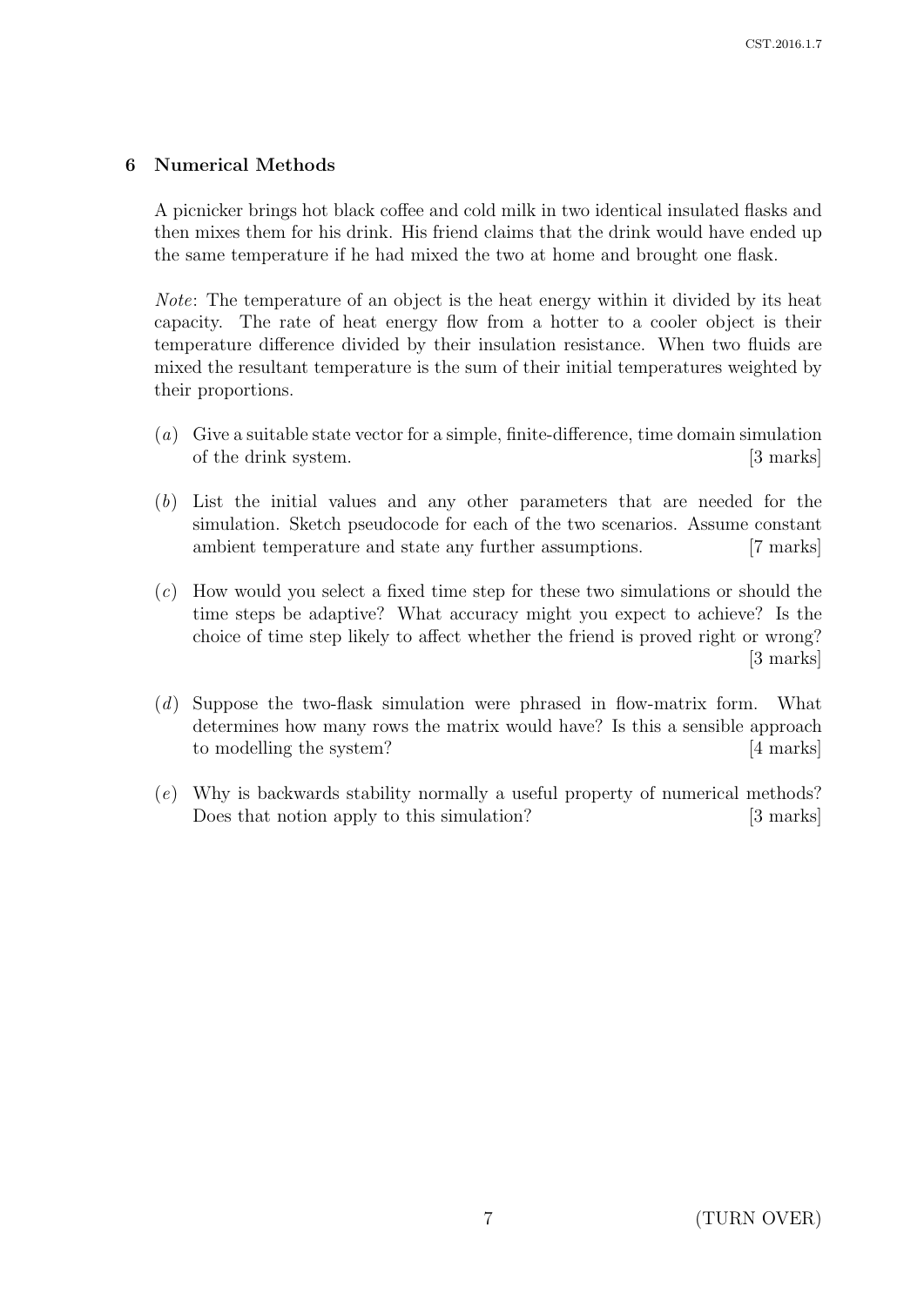## SECTION D

#### 7 Algorithms

Let a *dab* be a set of disjoint segments on the real axis.

- (a) Write a Dab class in Java that supports equality testing between two dabs in linear time. Provide only the data members without any constructors or methods, and highlight any noteworthy features and invariants. Note: You may not use any pre-made lists, resizable arrays or other library collections of any kind; use only integers, doubles, pointers, arrays and classes. You are allowed to define additional classes if necessary. [4 marks]
- (b) Draw a records-and-pointers diagram representation of the following dab

$$
\{(-2.3,-1),(10,24.53),(2,6)\}
$$

using your class from part  $(a)$ . [2 marks]

 $(c)$  Given a set S of dabs, find an algorithm that returns a dab of maximum cardinality containing only segments from the dabs in S. The algorithm should run in  $O(n^2)$  time, where n is the total number of segments of all dabs contained in S.

| (i) | Clearly describe and explain your algorithm.                 | $[4 \text{ marks}]$ |
|-----|--------------------------------------------------------------|---------------------|
|     | $(ii)$ Describe your algorithm in a few lines of pseudocode. | [4 marks]           |
|     | $(iii)$ Prove that your algorithm is correct.                | [4 marks]           |
|     | $(iv)$ Derive the asymptotic running time of your algorithm. | [2 marks]           |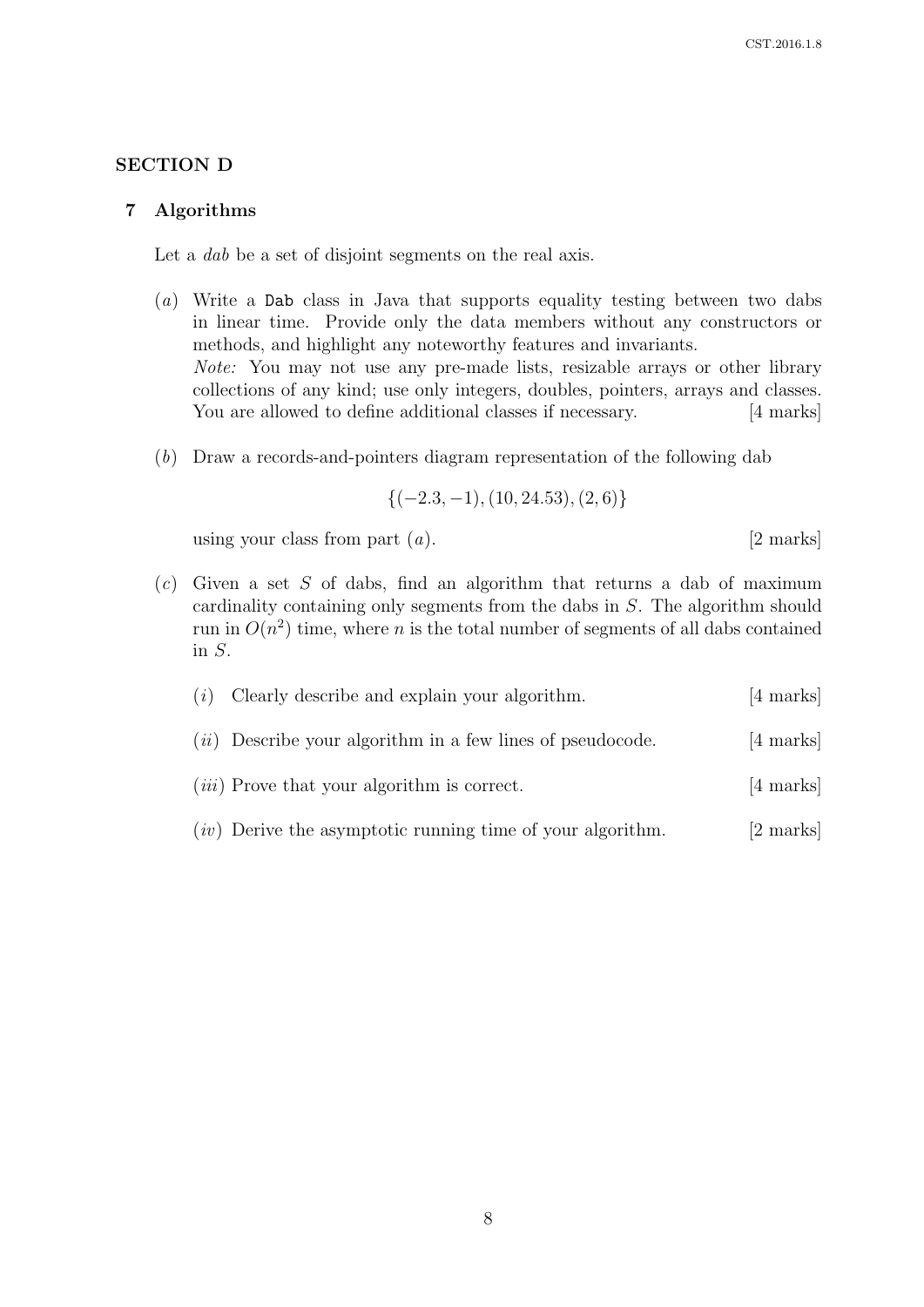## 8 Algorithms

(a) Transform the following recurrence

$$
f(x) = f(\sqrt{x}) + c
$$

into a closed-form expression for the function  $f$  (that is, an expression that does not contain f). Having done that, give the asymptotic complexity of f using big-O notation. [4 marks]

- $(b)$  (i) Explain the programming technique known as *memoization*, detailing the cases to which it applies. [4 marks]
	- $(ii)$  In a few lines of pseudocode, write a memoized recursive function to compute the *i*th Fibonacci number  $F(i)$ , with  $i \in \mathbb{N} \setminus \{0\}$ . Recall that  $F(1) = 1, F(2) = 1,...$  [4 marks]
- (c) Computing a recursive function f on arrays, when called on an array of size n, results in  $2^n$  recursive calls to f. After memoizing f, on an array of a specific size  $n_0$  we observe that about 90% of the calls to f return a memoized result rather than invoking f recursively. Is either of the following statements correct? Justify your answers.
	- $(i)$  "The number of recursive calls goes down by a factor of ten; so it will take  $1/10$  of the time it used to, that is, it will run 10 times faster." [2 marks]
	- (*ii*) "Previously, the function did  $2^n$  recursive calls. Now it does  $0.9 \cdot c_1 + 0.1 \cdot 2^n$ recursive calls. That is still  $O(2^n)$ , so the asymptotic complexity of the function is still the same (even after memoization)." [2 marks]
- (d) Some implementations of the Quicksort algorithm select the pivot at random, rather than taking the last entry in the input array.
	- $(i)$  Discuss the advantages and disadvantages of such a choice. [1 mark]
	- $(ii)$  How would you construct an input to trigger quadratic running time for this randomised Quicksort, without having access to the state of the random number generator? [3 marks]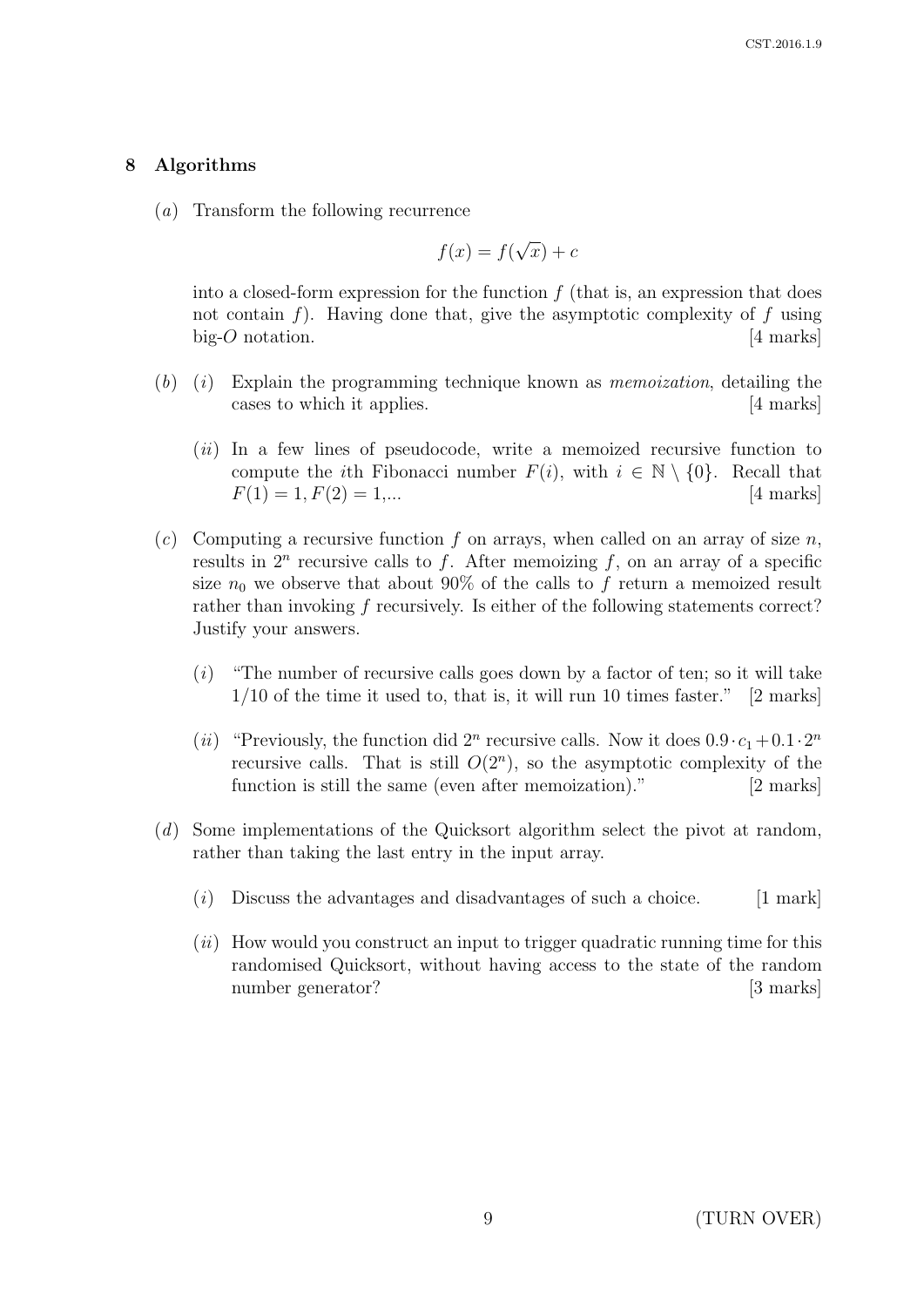#### 9 Algorithms

(a) State whether each of the following six forests can be generated from an empty Fibonacci Heap using the standard operations. If it cannot be generated, clearly state the condition or property of Fibonacci Heaps that is violated. Note: Marked nodes are in boldface. [9 marks]



- (b) Consider the operations INSERT, EXTRACT-MIN, and DECREASE-KEY in a Fibonacci Heap. Answer the following for each of the three operations.
	- $(i)$  What are the worst-case actual costs? [3 marks]
	- (*ii*) What are the worst-case amortized costs? [3 marks]
- (c) Consider the following modification to Fibonacci Heaps. Instead of marking a node once it has lost its first child, we mark a node once it has lost two of its children. How would you adjust the analysis of the maximum degree  $d(n)$ ?

[5 marks]